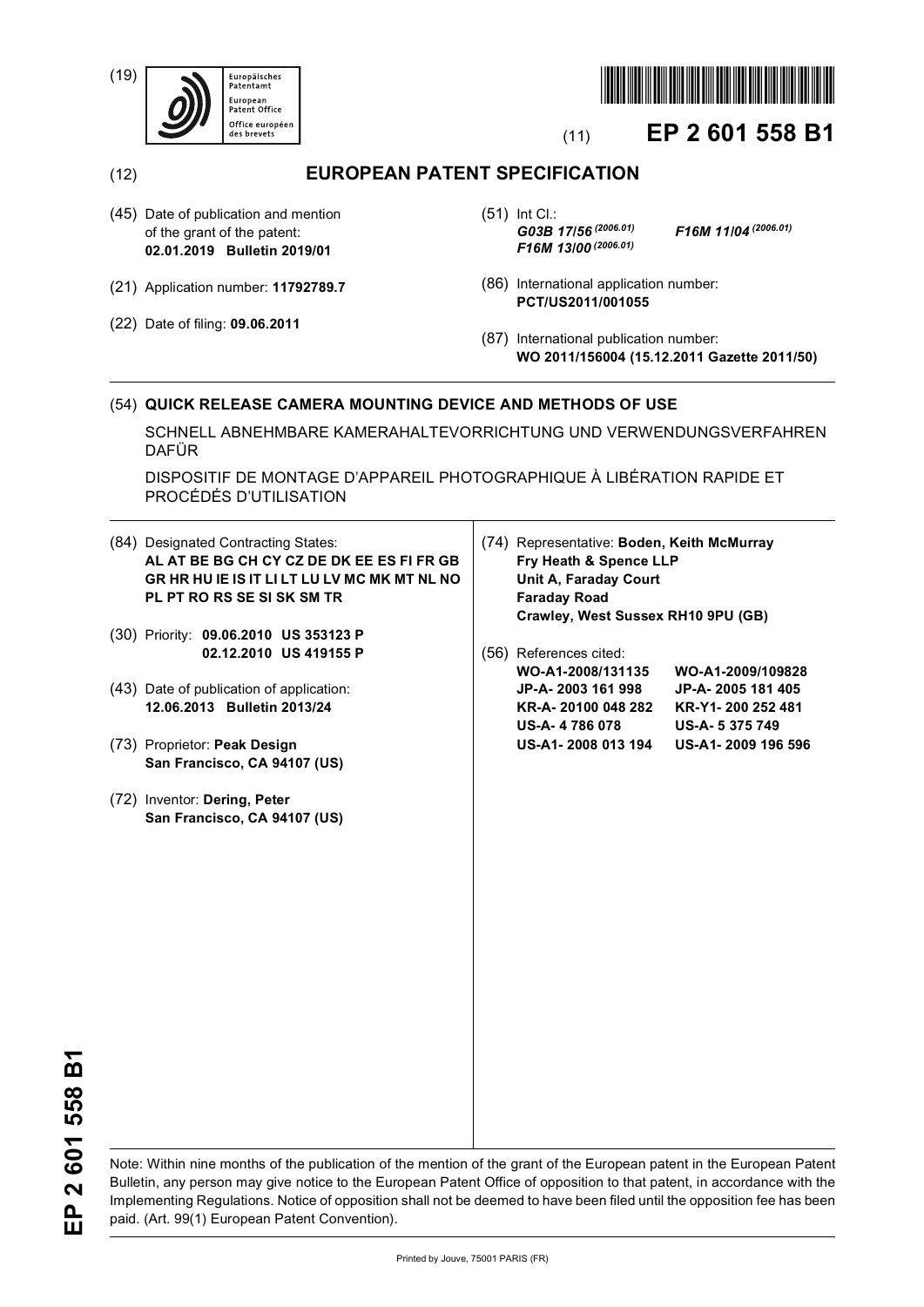*5*

*10*

*15*

*20*

*25*

*30*

#### **Description**

# **Technical Field**

**[0001]** The present application relates to a device and methods for securely mounting a camera to a strap. In particular, the present application relates to a device and methods for attaching a camera to a belt or strap that includes a quick release arrangement.

#### **Background**

**[0002]** Many bags, straps, and various other sorts of carriers exist to transport cameras, specifically digital and analog SLR cameras. However, these devices typically have a number of drawbacks. Some devices do not adequately secure the camera during transport, causing a risk of damage to the camera if it is not stabilized by a user's hand. Other devices firmly secure the camera, but do not allow immediate accessibility, causing users to miss opportunities for photographs of events occurring during the time it takes to disengage the camera from the bag or strap.

**[0003]** For these and other reasons, improvements are desirable.

**[0004]** WO-A-2009/109828 discloses a transport device for an instrument for photo, video or audio recording or the like, which comprises a body, connection means accommodated in the body and intended for fixing the instrument to the device, supporting means fixed to the body and intended for anchoring the device to the user's body, and a sustaining element, one extremity of which is restrained to the body.

**[0005]** US-A-5375749 discloses a multi-purpose holster apparatus which is suitable for holding a variety of objects, including portable tools, mobile telephones, flashlights, cameras, etc, and employs a rigid or semirigid frame which has a section which mates with a corresponding section on the object to be holstered.

#### **Summary**

**[0006]** In a first aspect a camera mounting device is disclosed according to claim 1.

#### **Brief Description of the Drawings**

#### **[0007]**

Figure 1 is a front elevation view of the camera mounting device, according to a possible embodiment of the present disclosure;

Figure 2 is a right side elevation view of the camera mounting device of Figure 1;

Figure 3 is rear elevation view of the camera mounting device of the camera mounting device of Figure 1; Figure 4 is an upper right isometric view of the camera mounting device of Figure 1, with the shoe removed;

Figure 5 is a rear isometric perspective view of the camera mounting device of Figure 1 with the strap buckling device removed;

Figure 6 is a front elevation view of a camera mounting device according to a further possible embodiment of the present disclosure;

Figure 7 is a rear elevation view of the camera mounting device of Figure 6;

Figure 8 is a partial isometric view of a lens support extension of the camera mounting device of Figure 6; Figure 9 is a perspective view of a camera mounting device mounted to a backpack strap and holding a camera, according to a possible embodiment of the present disclosure;

Figure 10 is a perspective view of a camera mounting device mounted to a belt while holding a camera, according to a possible embodiment of the present disclosure;

Figure 11 is an upper right isometric of the camera mounting device, according to a possible embodiment of the present disclosure;

Figure 12 is a bottom isometric view of the camera mounting device of Figure 11 with the shoe removed and its path of travel into the chassis shown; and Figure 13 is a rear isometric view of the camera mounting device of Figure 11.

#### **Detailed Description**

*35 40* **[0008]** Various embodiments of the present invention will be described in detail with reference to the drawings, wherein like reference numerals represent like parts and assemblies throughout the several views. Reference to various embodiments does not limit the scope of the invention, which is limited only by the scope of the claims attached hereto. Additionally, any examples set forth in this specification are not intended to be limiting and merely set forth some of the many possible embodiments for the claimed invention.

**[0009]** In general terms, the present disclosure relates to a camera mounting device, usable primarily for securing cameras to backpack straps, other straps, or belts and utilizing a quick release attachment. Various embod-

*45 50* iments of the camera mounting device can include a number of components including a structural chassis to attach to the strap and receive the "shoe", a buckle which securely cinches the chassis to a strap of variable or undetermined thickness, a shoe which screws into the cam-

era and slides into or otherwise engages a corresponding space in the chassis, a quick release mechanism for releasing the shoe from the chassis, and a hinged extension which allows a lens extending from a camera body (such as a lens of a SLR-type camera) to be securely fastened using straps.

**[0010]** Figure 1 is a front elevation of a camera mounting device 100. The camera mounting device includes a chassis 101 including a camera shoe 102. The chassis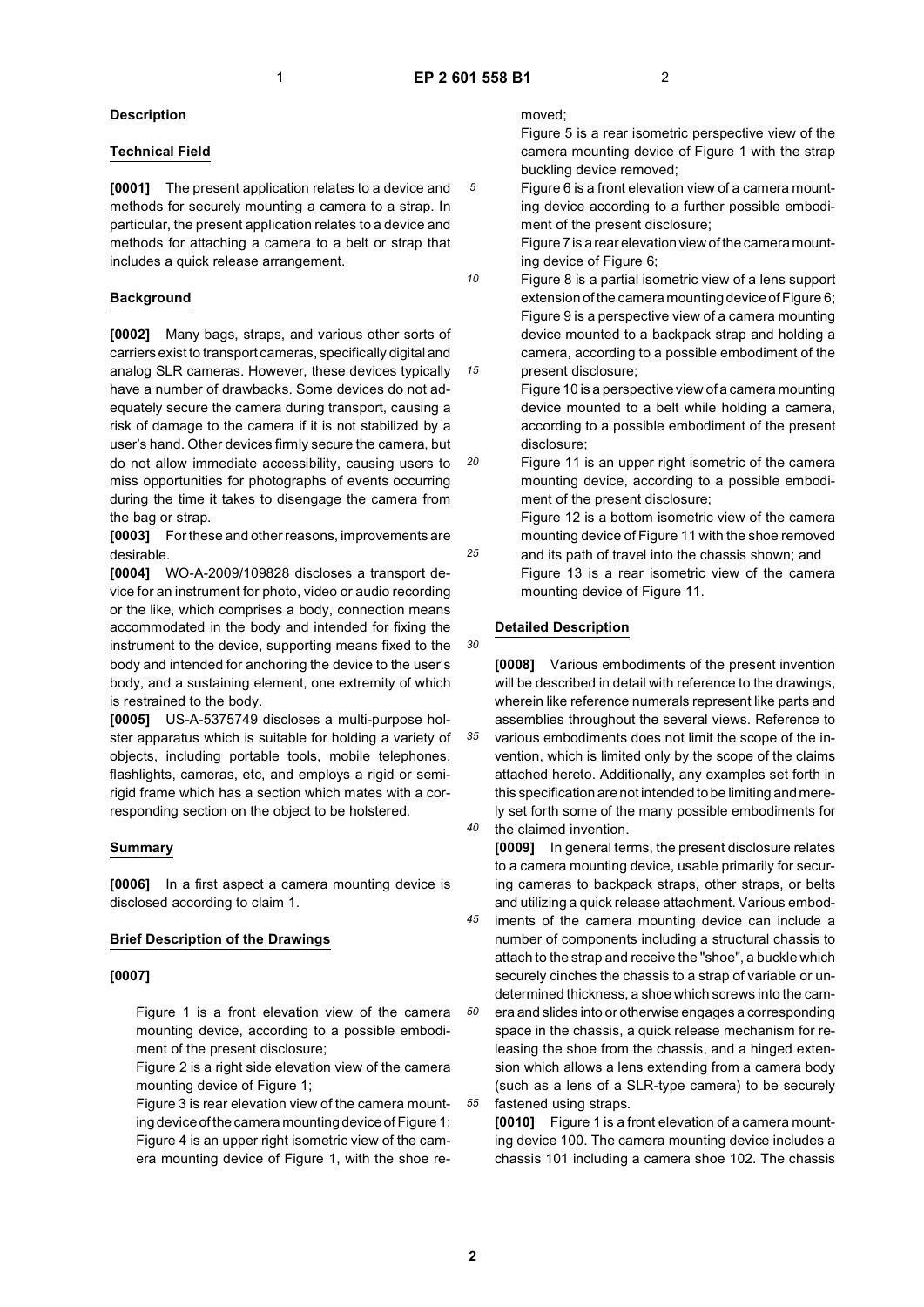101 has a front major surface to which a camera can be mounted, and a rear major surface that mounts to a strap. In Figure 1, the chassis 101 is shown with the camera shoe 102 clipped into place. The chassis 101 both accepts the camera shoe 102 at a shoe connection location, as well as securely connects to either a backpack strap or a belt using either a strap buckle 103 or a belt buckle 107 (shown in Figure 5, described below). A lens support extension 105 attaches to and extends from the chassis 101. The lens support extension 105 has a hinged connection to the chassis 101 provided by a metal pin. This hinged connection allows for movement to accept the curvature of a user's body, and to contour to a user's body.

**[0011]** A camera (e.g., camera 10 as illustrated in Figures 9-10,) can be attached to the shoe 102 at a fastener 106, shown as a  $\frac{1}{4}$ " (0,635 cm) mounting screw. Other fasteners could be used as well. In the embodiment shown, the fastener 106 is sized and selected to screw into the bottom of a camera, as is typically found in most tripod systems for cameras. A quick release actuator 104 resides along a top edge of the chassis 101. The quick release actuator 104 is capable of being depressed to allow the shoe 102 to be slid upwards and out of the chassis 101. In the embodiment shown, the quick release actuator 104 and associated shoe 102 is a spring loaded device configured to release the shoe and any camera attached thereto. The quick release actuator 104 can include a retractable spring mechanism capable of ejecting the shoe upon depression of a tab, which causes the shoe and associated camera to quickly separate from the chassis 101, which remains affixed to any strap while the camera is used.

**[0012]** Figure 2 is a side elevation view of the camera mounting device 100. In this view, it can be seen that there are two slots in the lens support extension 105. Each of these slots is designed to hold a strap (e.g., as illustrated in Figure 9). The strap can take any of a number of forms. In certain embodiments, the strap can include a Velcro connection to wrap around the barrel of a lens. In certain further embodiments, the strap can include an elastic component to allow for some stretching as necessary to firmly encircle a camera lens. The slot for the body strap will function to keep the lens support extension secured to the body. The strap will be able to go completely around the circumference of the user's torso (or leg, in the case of the belt application). This slot is also accessible through the bottom of the lens support extension for the purpose of being able to use a strap on the user's body like a backpack's existing chest strap if the user has a pack with that function.

**[0013]** Figure 3 is a rear elevation view of the camera mounting device 100. As shown in this Figure, on one side of the device 100 the strap buckle 103 can be a rigid piece of aluminum which fits into grooves on the side of the chassis 101. The location where the strap buckle 103 fits into the chassis 101 serves as a hinge point, and the other side of the strap buckle 103 will attach into the side

of the chassis 101 via a different set of grooves corresponding to the shape of a clasp on the strap buckle 103. This will allow the strap buckle 103 to cinch a strap between it and the chassis 101.

- *5* **[0014]** Figure 4 is a perspective isometric view of the camera mounting device 100 with the shoe 102 removed to provide visual access to a quick release wedge 107. The wedge 107 retracts into the chassis 101 when the quick release actuator 104 is depressed.
- *10* **[0015]** In the embodiment shown, the wedge 107 retracts automatically when the shoe 102 is inserted into the shoe connection location, due to the inclined plane of the wedge 107. When the shoe 102 is far enough down into the shoe connection location of the chassis 101, a

*15* cavity formed in a rear surface of the shoe 102 and corresponding to the shape of the wedge 107 allows the wedge to spring up into the cavity and lock the shoe in place. To remove the shoe, the quick release actuator 104 is depressed, causing the wedge 107 to retract into

*20* the chassis 101 and freeing the shoe 102. In certain embodiments, a compression spring beneath the center of the wedge 107 biases the wedge into an engaged position to prevent the wedge from accidentally disengaging from the shoe 102.

*25* **[0016]** Figure 5 provides a rear isometric view of the camera mounting device 100. In place of the strap buckle 103 of Figure 3 is the belt buckle 108. The belt buckle 108 allows for the present embodiment to be affixed to a horizontal strap (such as a belt, as in Figure 10) as

*30 35* opposed to a vertical strap (such as a backpack strap as in Figure 9). The belt buckle 108 is to be used in lieu of the strap buckle 103; they are not to be used together. Figure 5 also illustrates ridges on the rear of the chassis 101 which correspond to similar ridges on the strap buckle 103 and the belt buckle 108.

*40* **[0017]** Figures 6-8 illustrate a camera mounting device 200 according to a further possible embodiment of the present disclosure. The camera mounting device 200 generally includes analogous features to the device 100 of Figures 1-5, but has a different lens support extension 205, in place of lens support extension 105 illustrated in the above figures. Lens support extension 205 has formed therein a pair of slots sized to receive one or more straps configured to encircle the lens of a camera and

*45 50* connect it to the extension 205. As best illustrated in Figures 7-8, a separate slot arrangement is included on a rear side of the lens support extension 205, for connecting a further support band around a body part of a user (e.g., a leg in the case the mounting device 200 is attached to a belt, or a user's torso if the mounting device is attached to a backpack strap).

**[0018]** Figure 9 graphically demonstrates how a camera mounting device, such as device 100 will mount to a backpack strap. In this embodiment, a camera mounting device 100 connects to a strap of a backpack 20 via a strap buckle 103 as illustrated in Figure 3 to mount a camera 10 in a vertically aligned orientation, with the camera lens oriented downward. In alternative embodi-

**3**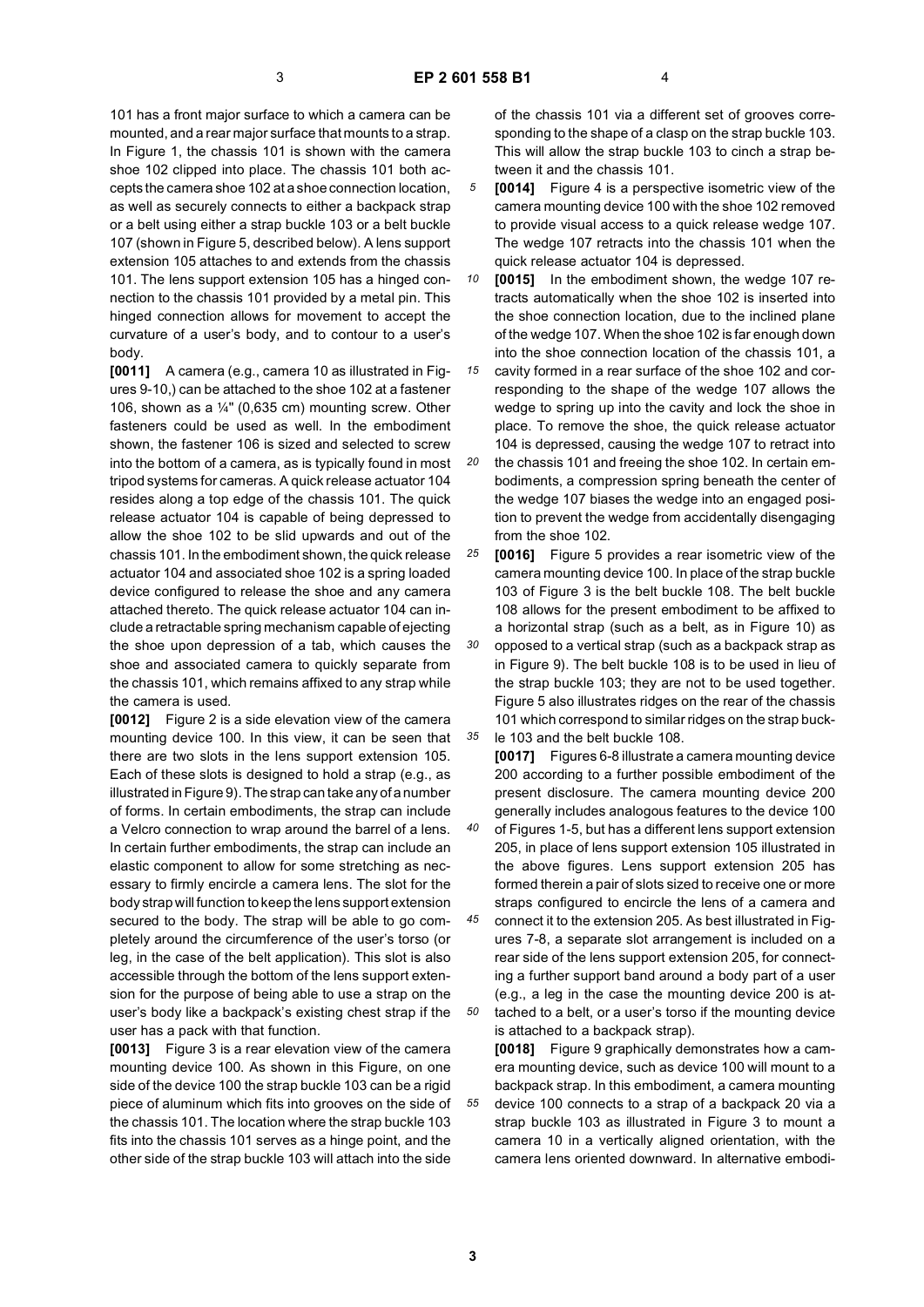ments, other camera orientations are possible as well. **[0019]** Figure 10 graphically demonstrates how a camera mounting device, such as device 100 will mount to a belt. In this embodiment, the camera mounting device 100 connects to a belt 30 via belt buckle 108, as illustrated in Figure 5, to mount the camera 10 in a vertically aligned orientation and with the camera lens oriented downward. As with the arrangement of Figure 6, alternative camera orientations are possible as well. For example, in certain embodiments, the camera orientation is adjustable (e.g., the vertical rotational position of the camera can be adjusted).

**[0020]** Although in Figures 9-10 camera mounting device 100 is illustrated, it is understood that additional embodiments are contemplated as having analogous attachment features, such as those shown in Figures 6-8 relating to camera mounting device 200.

**[0021]** Overall, it can be seen that the camera mounting device can be used to fasten a camera to a backpack or belt, allowing it to be securely maintained while allowing its user to quickly release the camera from the strap (using the quick release actuator 104) for access.

**[0022]** Figure 11 is an upper right isometric view of a camera mounting device 1100 showing all of the functional parts of the device. The components of the camera mounting device include a chassis 1101, a backplate 1102, a camera shoe 1103, a spring loaded quick release button 1104, a camera mounting screw 1106, two cinching screws 1107, and a secondary locking screw 1108. **[0023]** Figure 12 is a bottom isometric view of the camera mounting device. Figure 12 depicts the same components listed in Figure 11, yet the shoe 1103 has been

slid out of the chassis 1101. **[0024]** Figure 13 is a rear isometric view of the camera mounting device 1100 intended to show how the backplate 1102 and the chassis 1101 separate so that a strap can be inserted. Figure 13 also shows a quick release button cover 1105.

**[0025]** A camera can be mounted to the shoe 1103 by threading the camera connection screw into the tripod receiver on the bottom of most cameras. This connection is obtained by using the standard  $\frac{1}{4}$ " (0,635 cm) diameter - 20 thread per inch (2,54 cm) screw found on the bottom of most cameras. Other fasteners could be used as well. In the embodiment shown, the camera connection screw 1106 is sized and selected to screw into the bottom of a camera, as is typically found in most tripod systems for cameras. This is shown on both Figures 11 and 12.

**[0026]** Separately from the shoe, the rest of the components of the camera mounting device 1100 are mountable to any strap, horizontal or vertical. This is accomplished by sandwiching the strap between the chassis 1101 and the backplate 1102, and tightening the cinching screws until the device is securely affixed to the strap. Gripping of any given strap is aided by the offset ridges which are on the backplate 1102 and the chassis 1101. In order to get the strap between the chassis 1101 and the backplate 1102, one of two methods can be employed. One method involves completely unscrewing both cinching screws from the backplate 1102 and then screwing them back in when the backplate 1102 has been correctly placed between the chassis 1101 and the back-

*5* plate 1102. The other more common method of attaching the device 1100 to a strap is to unscrew the left cinching screw 1102 as depicted in Figures 11 and 12 enough turns to make the surface of the cinching screw 1107 head rise above the lip of its cutaway in the chassis 1101.

*10 15* When the left cinching screw 1107 is sufficiently elevated, the chassis 1101 can be swiveled and separated from the backplate, with the pivot point being the right cinching screw 1107 as depicted in Figures 11 and 12. Once the chassis 1101 is out of the way, the strap can be positioned in front of the backplate 1102 and the chassis 1101 can

be swiveled back into place and cinched onto the strap with both cinching screws 1107.

*20* **[0027]** Once the camera mounting device 1100 is mounted to the strap and the shoe 1103 is mounted to the camera, the device is ready for use and the user can now mount his or her camera to their device. This is accomplished by sliding the shoe 1103 (with camera attached) into the corresponding slot on the chassis 1101. Figure 12 shows the shoe 1103 (without camera at-

*25 30* tached) just above this slot. Upon entrance of the shoe 1103 into the slot in the chassis 1101, the spring loaded quick release button 1104 will be knocked out of the way by the interaction of its inclined face being contacted by a rounded feature on the bottom of the shoe intended to

*35* knock the quick release button out of the way. When the shoe 1103 has fully entered the slot on the chassis 1 101, a corresponding cutout on the bottom of the shoe 1103 allows the quick release button 1104 to slide back to its original position. This action locks the shoe 1103 into

place, and prevents the shoe 1103 (and the attached camera) from being removed from the chassis 1101. The shoe 1103 is removed from the chassis 1101 by the user depressing the spring loaded quick release button 1104 until it is unobstructed by the corresponding cutout on the bottom of the shoe 1103, and the shoe 1103 can be

*45* removed from the device. This spring loaded locking mechanism could be accomplished by many configurations of spring mechanisms. The present disclosure depicts only one possible embodiment of the spring loaded locking mechanism.

**[0028]** A secondary locking screw 1108 has been included and functions as follows. When the shoe 1103 is engaged with the chassis 1101 and locked into place, the secondary locking screw 1108 can be turned clockwise so that it protrudes into the shoe 1103. The shoe 1103 has a small notch cut in it to receive the shape of the secondary locking screw 1 108. The secondary locking screw 1108 is an additional measure to prevent the shoe 1103 from being removed from the chassis 1101. To disengage the secondary locking screw 1108, it is simply turned counterclockwise far enough to remove it from the slot in the chassis 1101 where it resides within the body of the chassis 1101.

*40*

*50*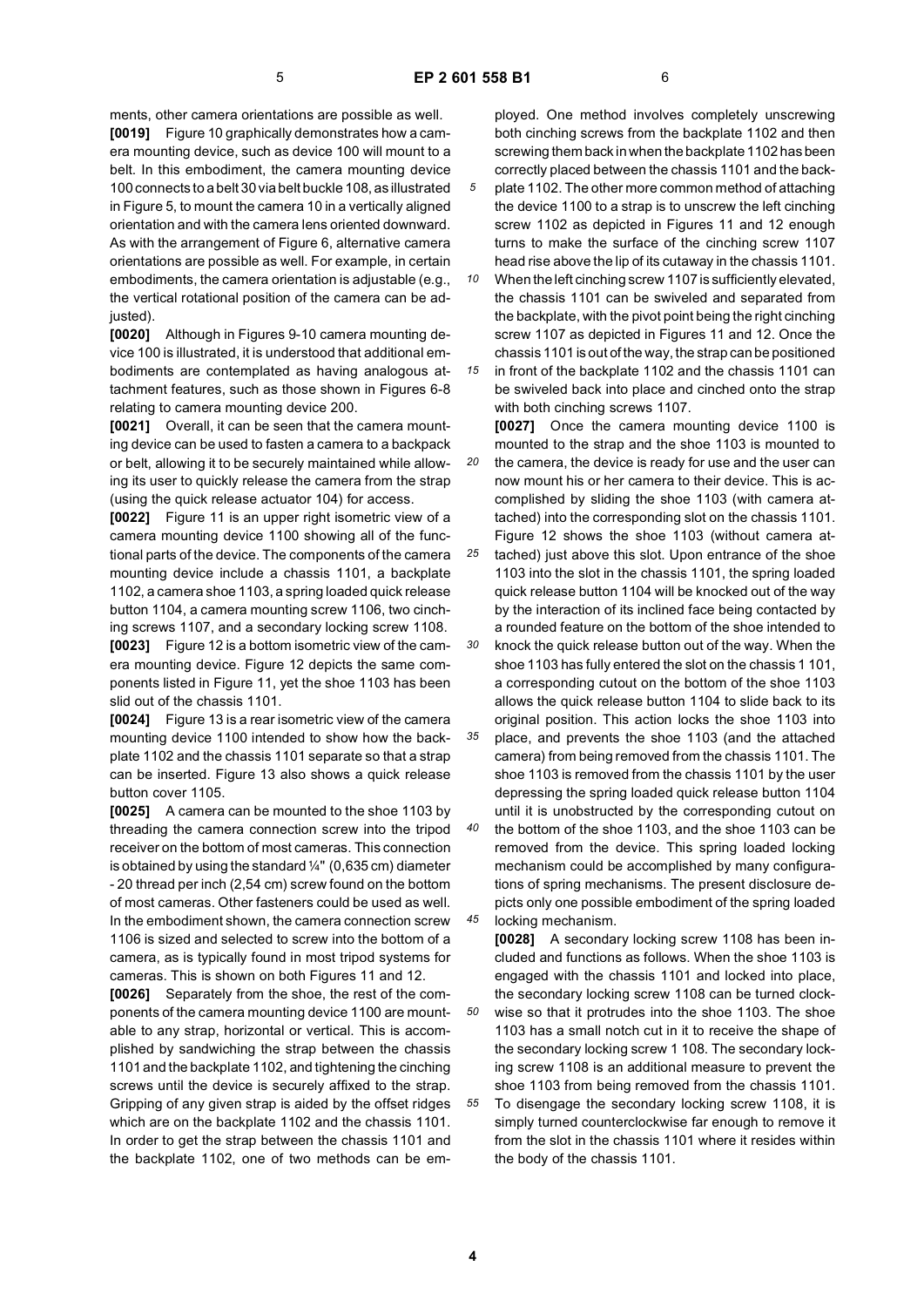*5*

*10*

*15*

*25*

*30*

*35*

**[0029]** The camera mounting device also includes additional features aside from the main purpose of mounting a camera to a strap. In both Figures 11 and 12 it is evident that the shoe 1103 has four slots protruding from its sides. The first purpose for one of these slots is to attach to a camera strap (such as that similarly found on a camcorder). The second purpose is to enable the shoe 1103 to be tethered to the chassis 1101. This would be accomplished by connecting the bottom slot on the shoe 1103 through the slot in the chassis 1101.

**[0030]** Although certain attachment systems are described herein, it is understood that any method of attaching a camera carrying device to a strap by means of cinching and/or compression (be it buckles, screws, etc.) are encompassed. Furthermore, other locking devices could be used, such as a screw turned and inserted into a groove in the shoe which prevents the shoe from being ejected.

**[0031]** It will be apparent to those skilled in the art that various modifications or variations may be made in the present disclosure without departing from the scope of the invention. Other embodiments of the disclosure will be apparent to those skilled in the art from consideration of the specification and practice of the invention disclosed herein.

**[0032]** The above specification, examples and data provide a complete description of the manufacture and use of the composition of the invention. Since many embodiments can be made without departing from the scope of the invention, the invention resides in the claims hereinafter appended.

#### **Claims**

**1.** A camera mounting device, comprising:

a chassis (1101) having a front surface and a rear surface;

*40* a shoe (1103) mountable to the front surface of the chassis (1101) and including a fastener (1106) configured to securely fasten the shoe (1103) to a camera; and

*45* a quick release actuator (1104) configured to lock and release the shoe (1103) from the chassis (1101);

#### **characterized by**:

a back plate (1102); and

*50 55* two cinching screws (1107) on the extremities of the device for cinching a strap or belt of undetermined thickness between the back plate (1102) and the chassis (1101), wherein the cinching screws (1107), when tightened, cause the strap or belt to be securely sandwiched between the chassis (1101) and the back plate (1102), and wherein the cinching screws (1107) are

configured such that one of the cinching screws (1107) can be unscrewed enough turns, while still screwed to the back plate (1102), to elevate the head of the one of the cinching screws (1107) above a cutaway in the chassis (1101) and allow the chassis (1101) to be swiveled about a pivot point provided by the other one of the cinching screws (1107), thereby allowing the strap or belt to be positioned between the chassis (1101) and the back plate (1102).

**2.** The camera mounting device of claim 1, wherein the fastener (1106) includes a screw sized to be received into a tripod connector of a camera.

#### **Patentansprüche**

*20* **1.** Kameraanbringungsvorrichtung, die Folgendes umfasst:

> ein Gestell (1101), das eine Frontfläche und eine Rückfläche aufweist;

einen Schuh (1103), der auf der Frontfläche des Gestells (1101) anbringbar ist und der ein Anbringungselement (1106) einschließt, das dazu ausgestaltet ist, den Schuh (1103) fest an einer Kamera anzubringen; und

einen Schnellspanner (1104) der dazu ausgestaltet ist, den Schuh (1103) am Gestell (1101) zu verriegeln und zu entriegeln; **gekennzeichnet durch**:

eine Rückplatte (1102); und

zwei Klemmschrauben (1107) an den Endpunkten der Vorrichtung, zum Festklemmen eines Riemens oder Bandes unbestimmter Dicke zwischen der Rückplatte (1102) und dem Gestell (1101), wobei die Klemmschrauben (1107), wenn sie festgezogen sind, veranlassen, dass der Riemen oder das Band zwischen dem Gestell (1101) und der Rückplatte (1102) fest eingeklemmt sind, und wobei die Klemmschrauben (1107) so ausgestaltet sind, dass eine der Klemmschrauben (1107) genügend Umdrehungen aufgeschraubt werden kann, während sie noch an der Rückplatte (1102) angeschraubt ist, um den Kopf einer der Klemmschrauben (1107) über einen Ausschnitt im Gestell (1101) anzuheben und zu ermöglichen, dass das Gestell (1101) um einen Drehpunkt geschwenkt wird, der durch die andere Klemmschraube (1107) vorgesehen ist, wodurch ermöglicht wird, den Riemen oder das Band zwischen dem Gestell (1101) und der Rückplatte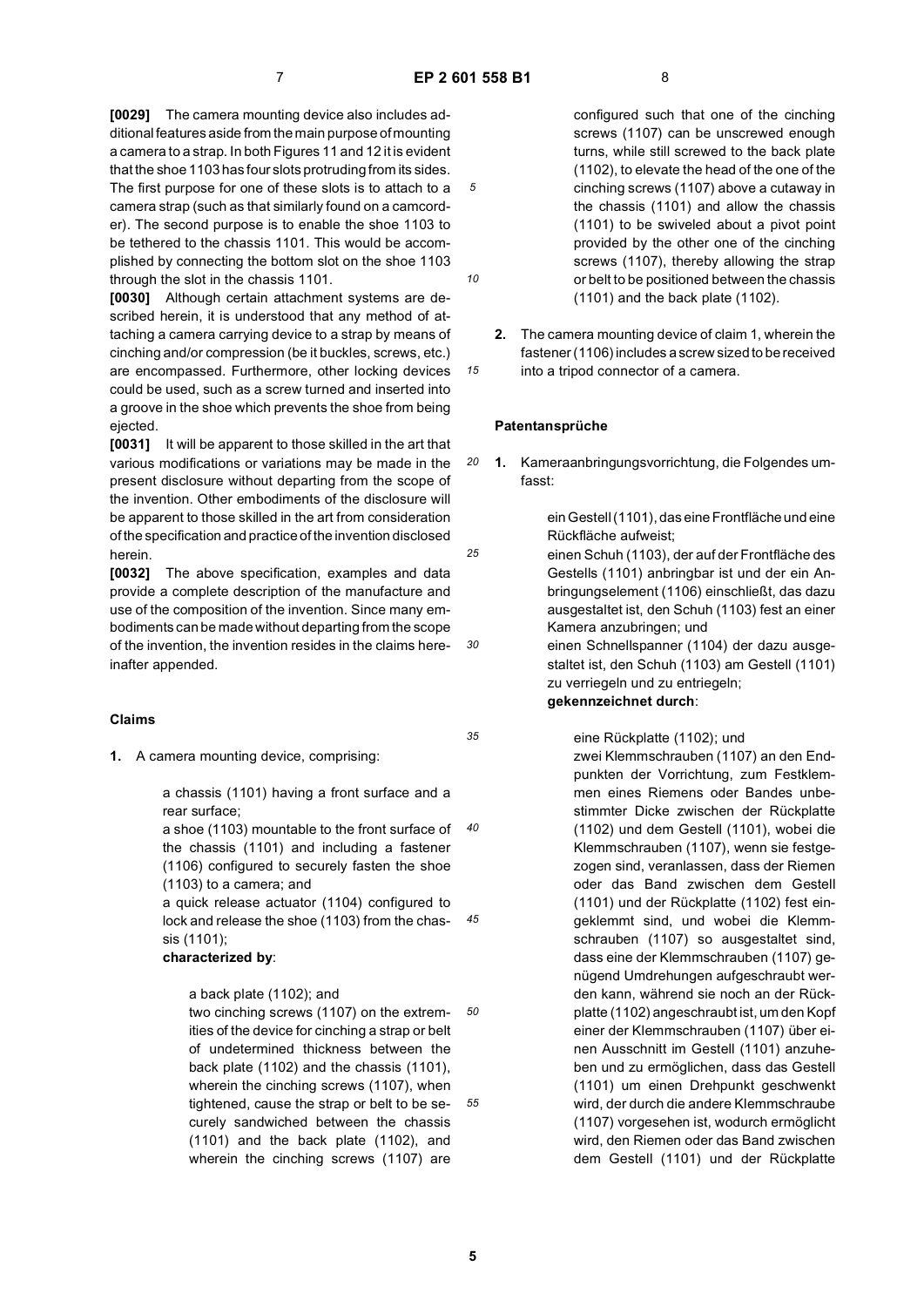*5*

(1102) zu positionieren.

**2.** Kameraanbringungssystem nach Anspruch 1, wobei das Anbringungselement (1106) eine Schraube einschließt, die dazu bemessen ist, in einen Dreifußverbinder einer Kamera aufgenommen zu werden.

# **Revendications**

*10*

*15*

**1.** Dispositif de fixation pour caméra comprenant :

un châssis (1101), présentant une surface avant et une surface arrière ; un patin (1103) pouvant être monté à la surface avant du châssis (1101) et comprenant un moyen de fixation (1106), conçu pour fixer solidement le patin (1103) à une caméra ;

*20* et un actionneur de dégagement rapide (1104), conçu pour bloquer et pour débloquer le patin (1103) du châssis (1101) ;

**caractérisé par** :

*25 30 35 40 45* une plaque de fond (1102) ; et deux vis à serrage (1107) situées sur les extrémités du dispositif pour le serrage d'une sangle ou d'une courroie à épaisseur non déterminée entre la plaque de fond (1102) et le châssis (1101), les vis à serrage (1107), au moment du serrage, amenant la sangle ou la courroie à être solidement coincée entre le châssis (1101) et la plaque de fond (1102), les vis à serrage (1107) étant conçues de sorte que l'une des vis à serrage (1107) puisse être dévissée au moyen de suffisamment de tours, tout en étant toujours vissée à la plaque de fond (1102) pour élever la tête de l'une des vis à serrage (1107) au-dessus d'une découpe dans le châssis (1101) et pour permettre au châssis (1101) de pivoter autour d'un point de pivotement constitué par l'autre vis à serrage (1107), ce qui permet à la sangle ou à la courroie de se positionner entre le châssis (1101) et la plaque de fond (1102).

*50* **2.** Dispositif de fixation pour caméra selon la revendication 1, dans lequel le moyen de fixation (1106) comprend une vis dimensionnée pour être logée dans un connecteur de trépied d'une caméra.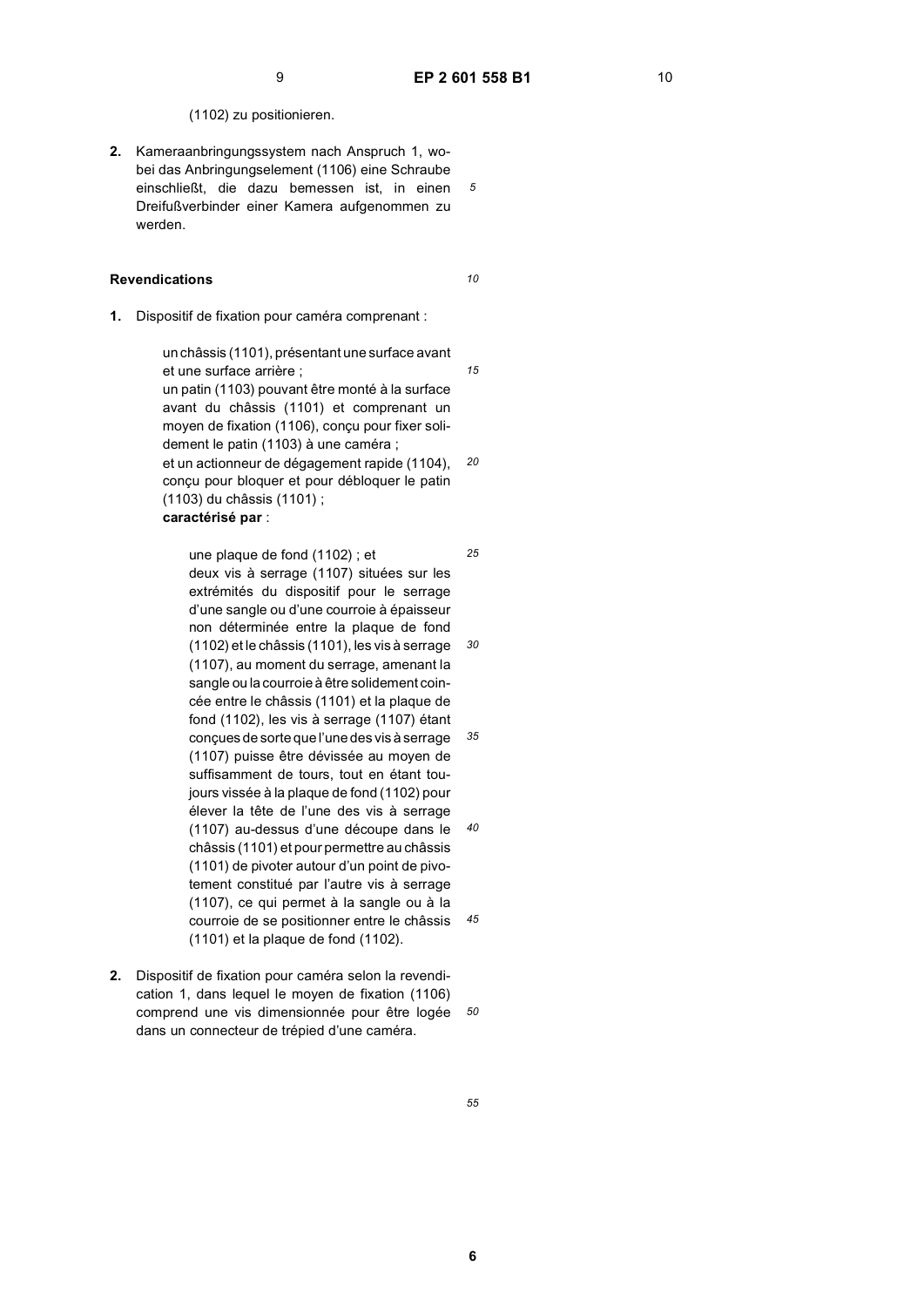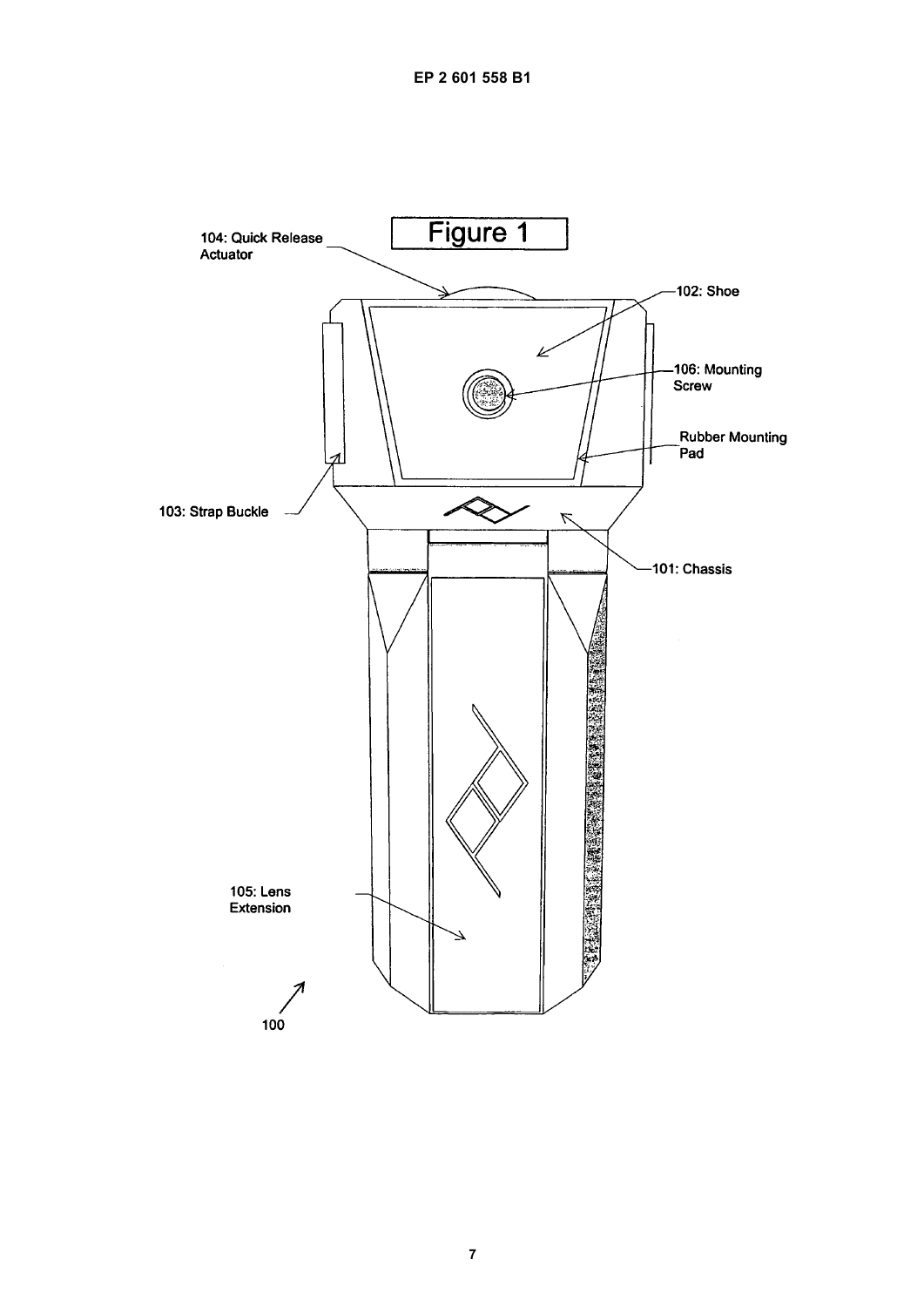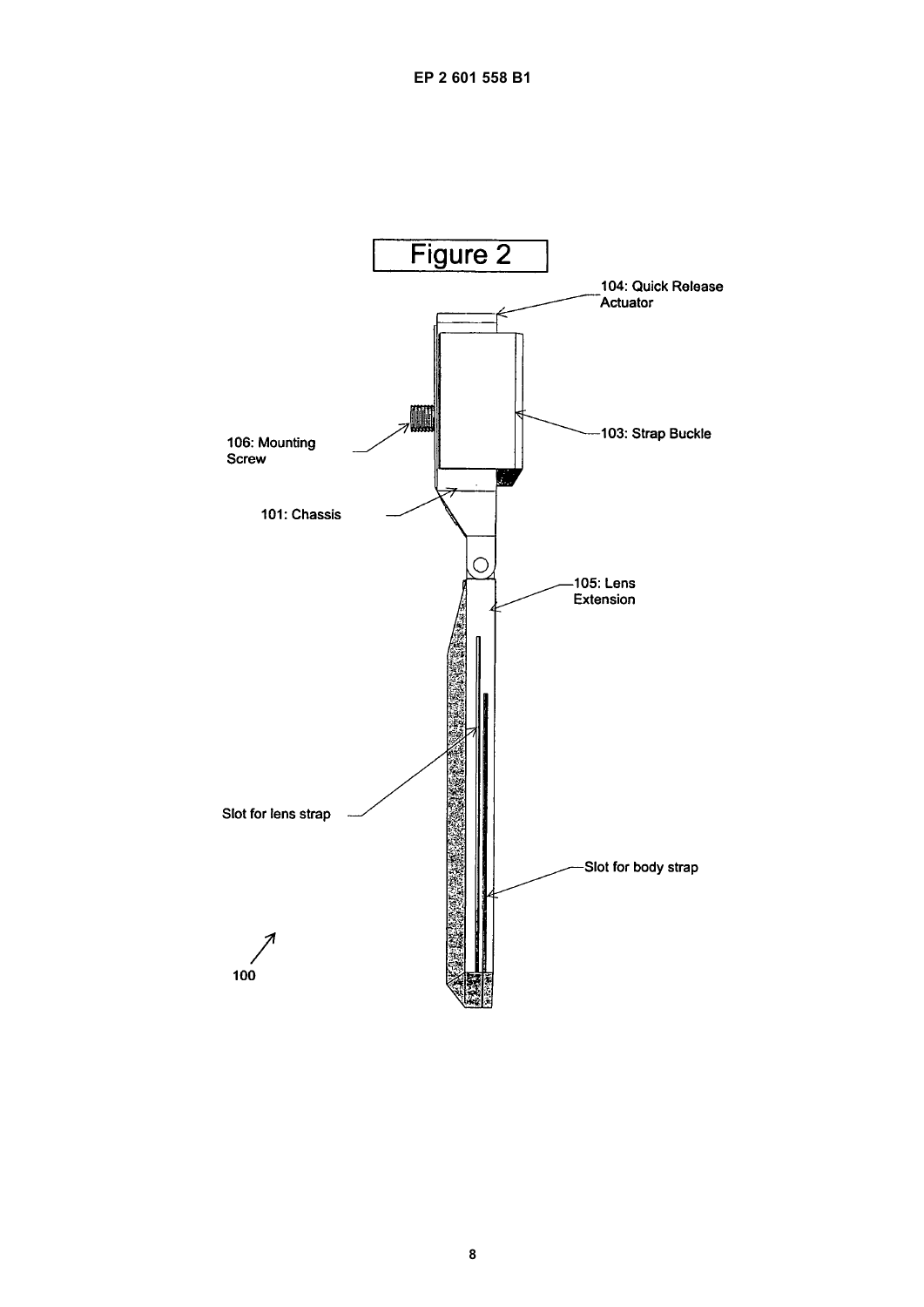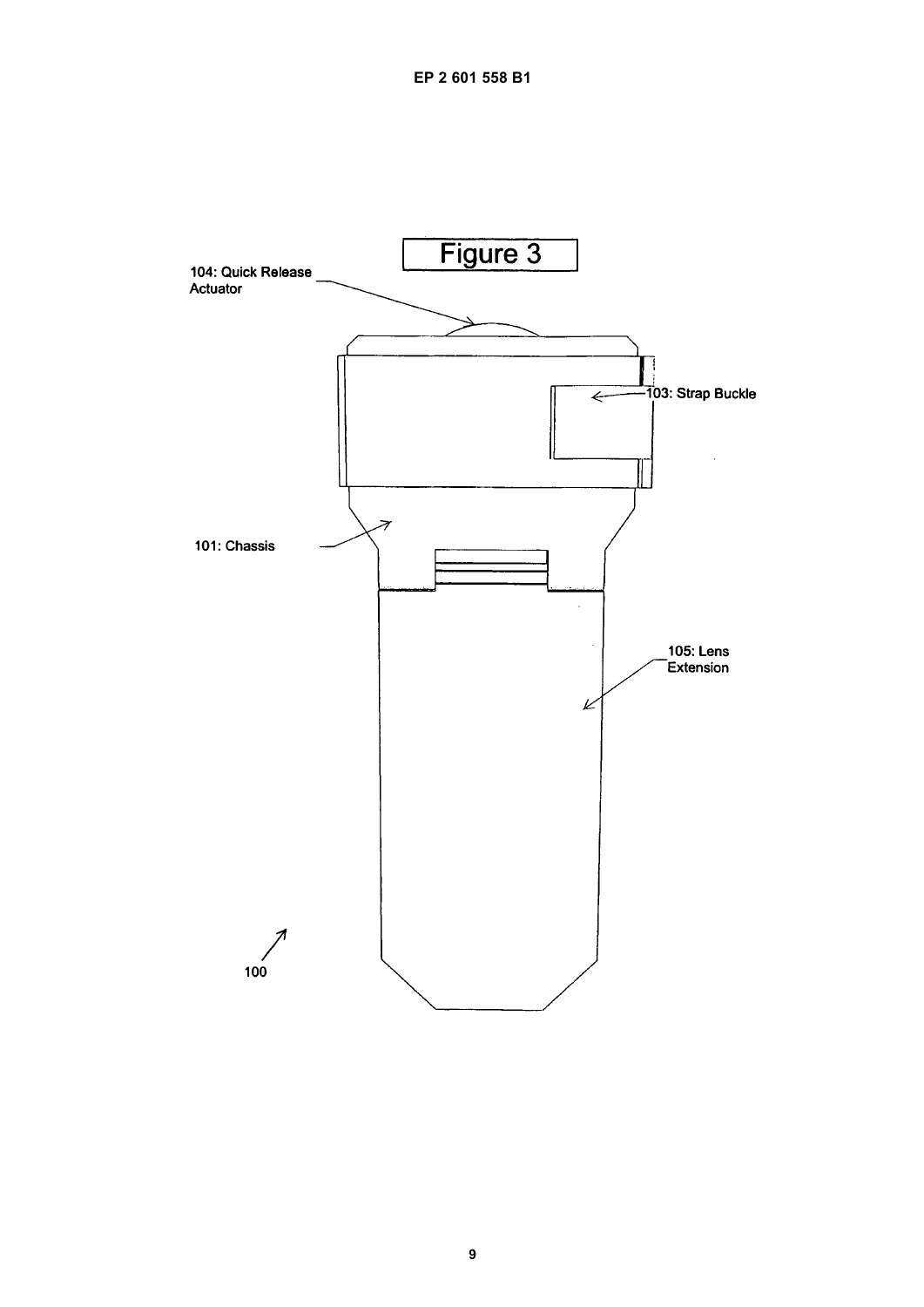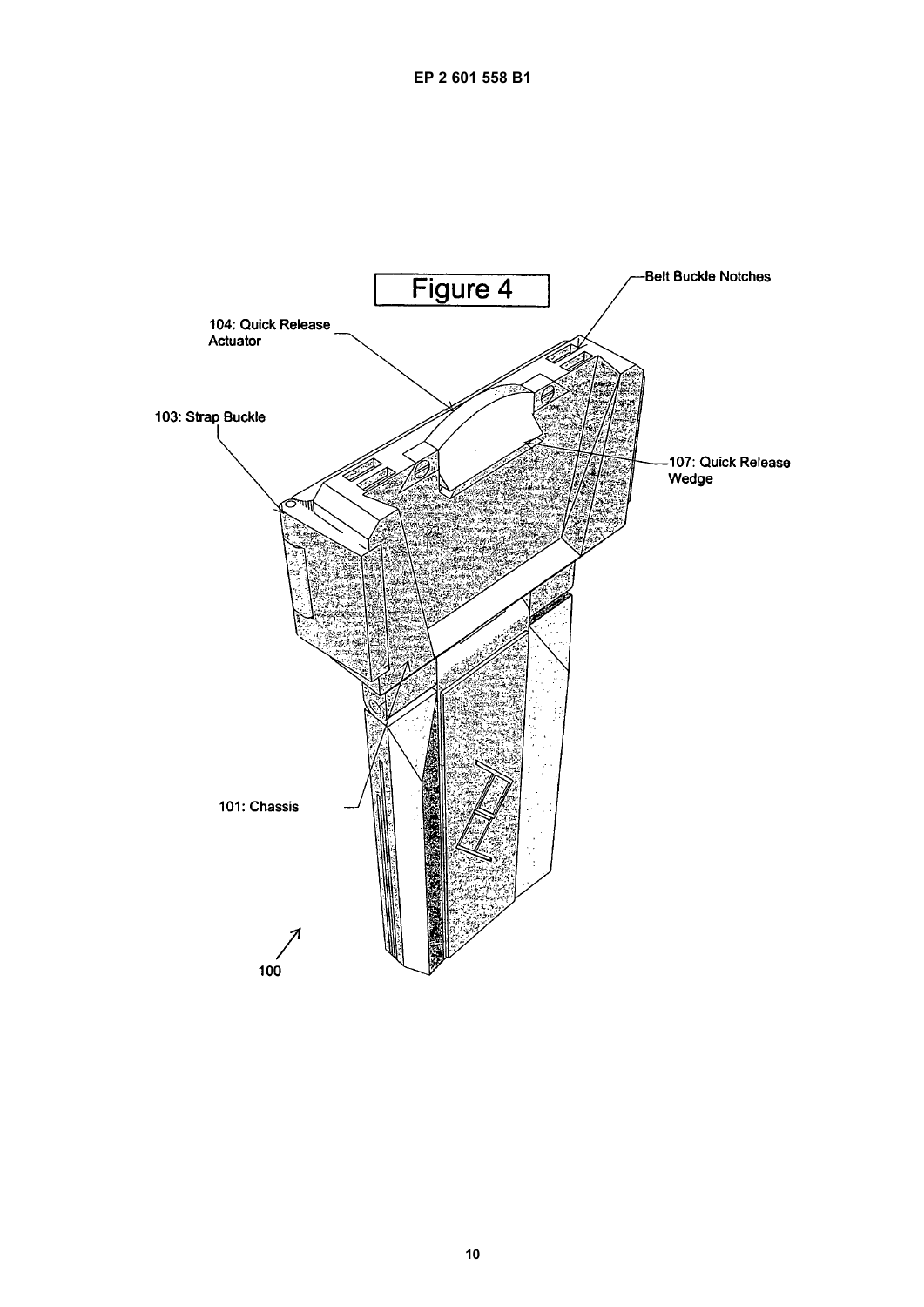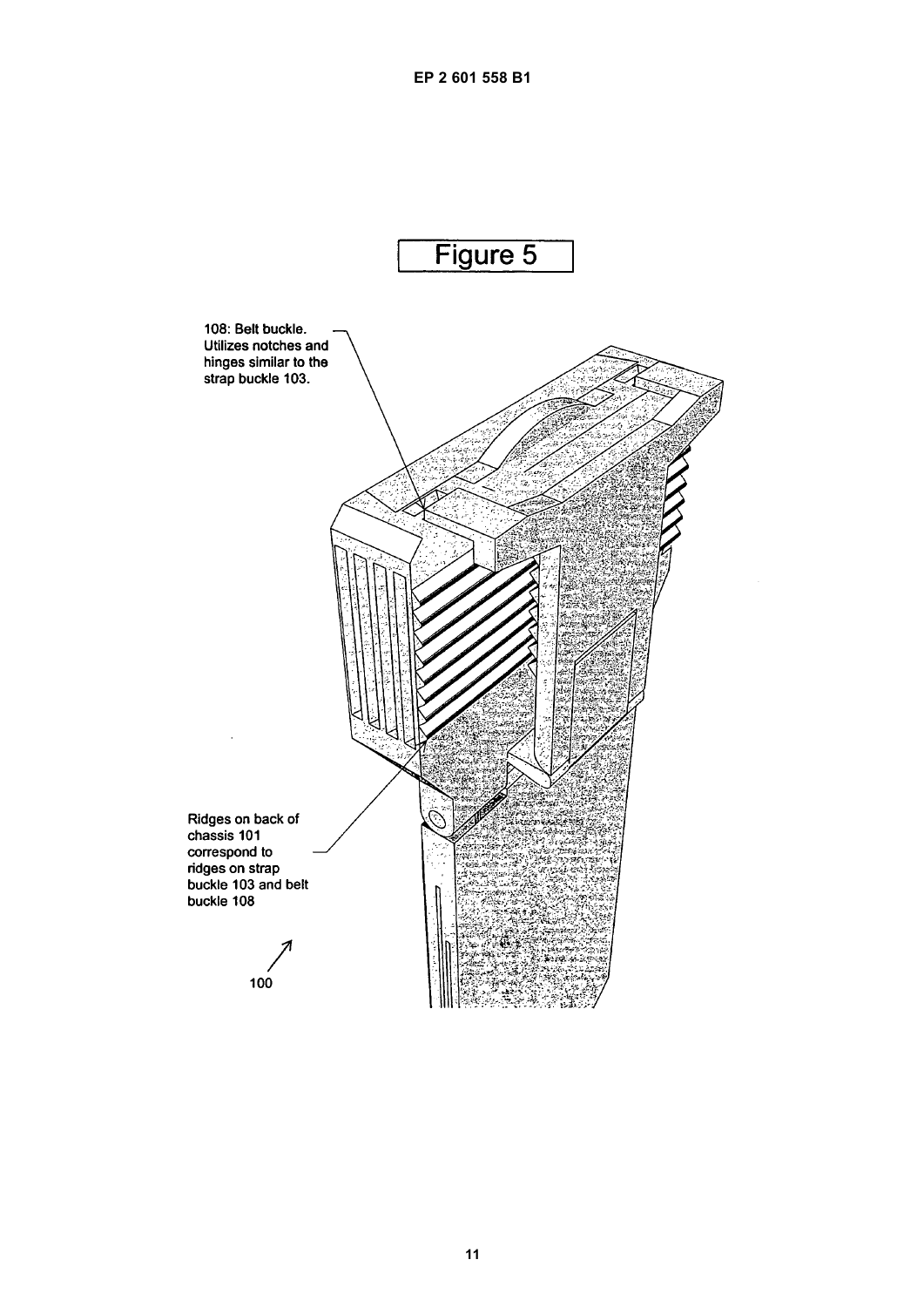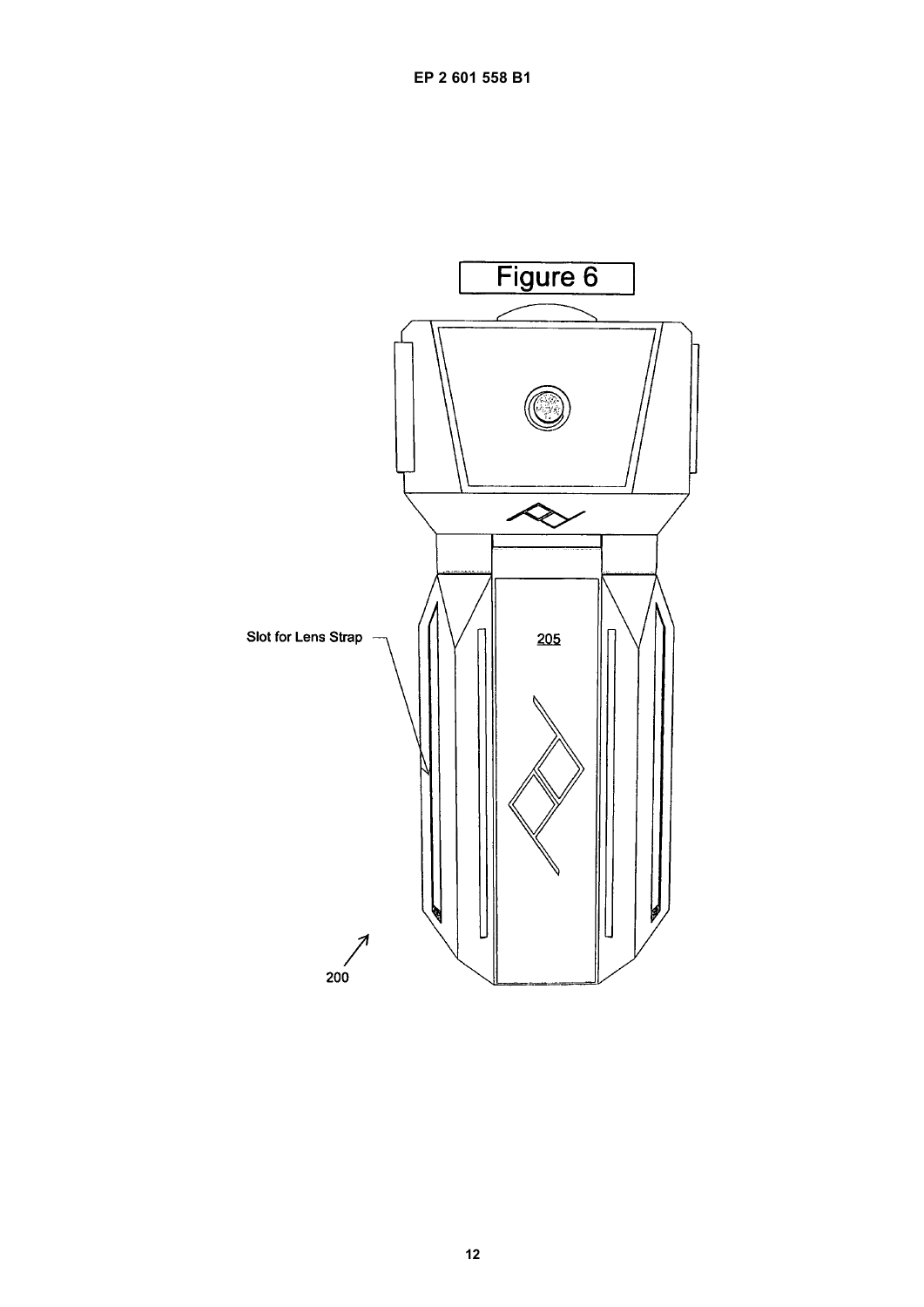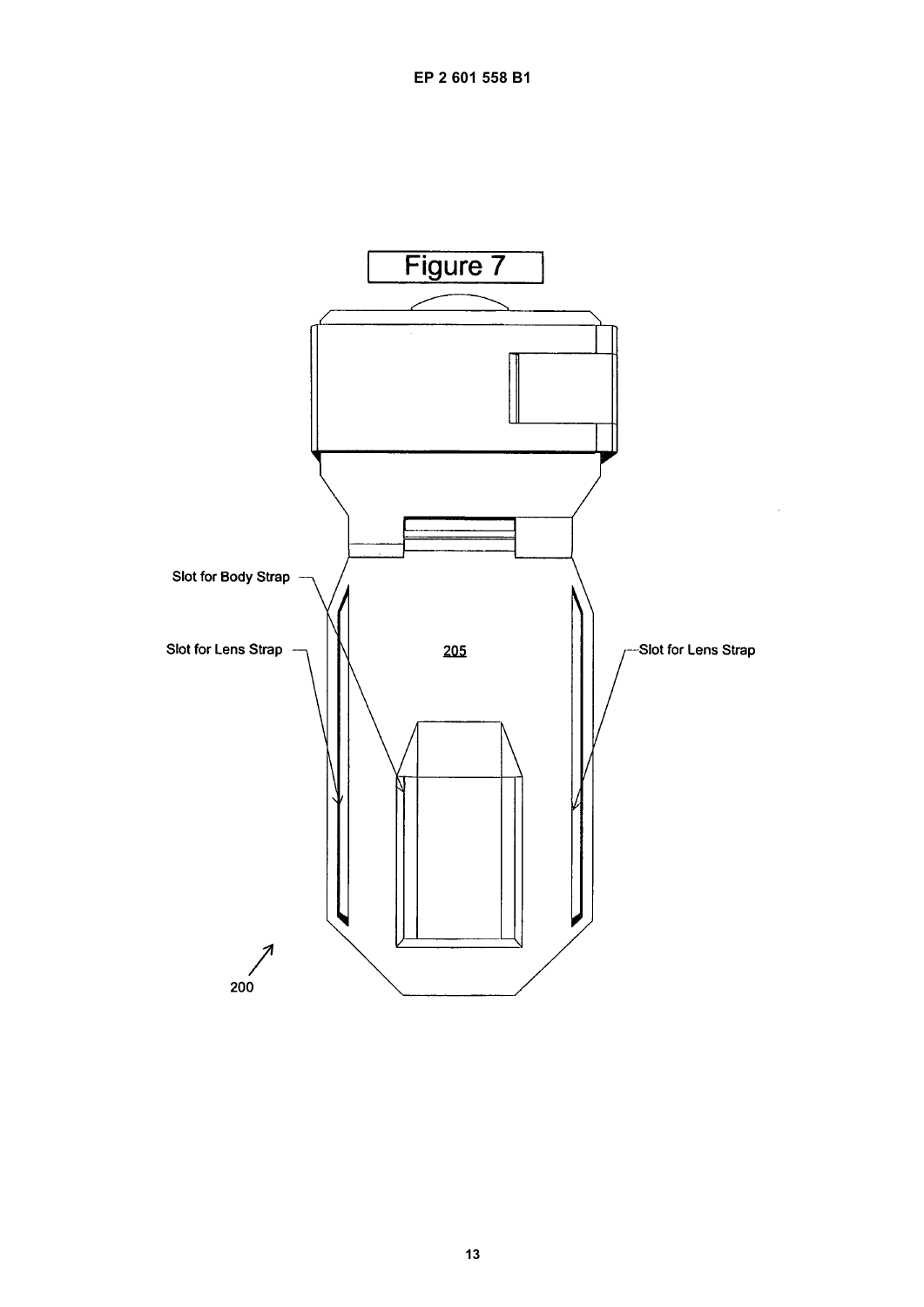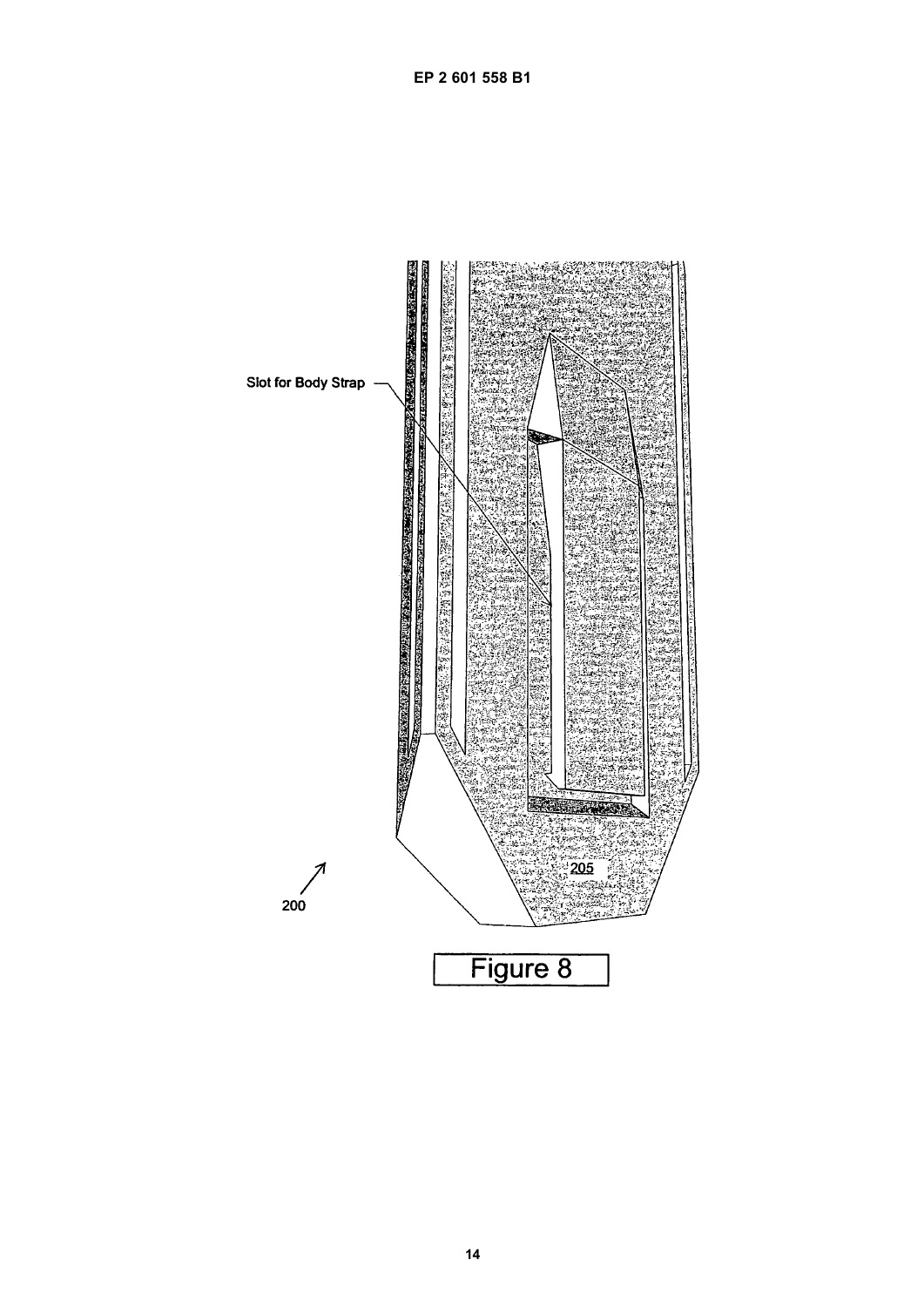

Figure 9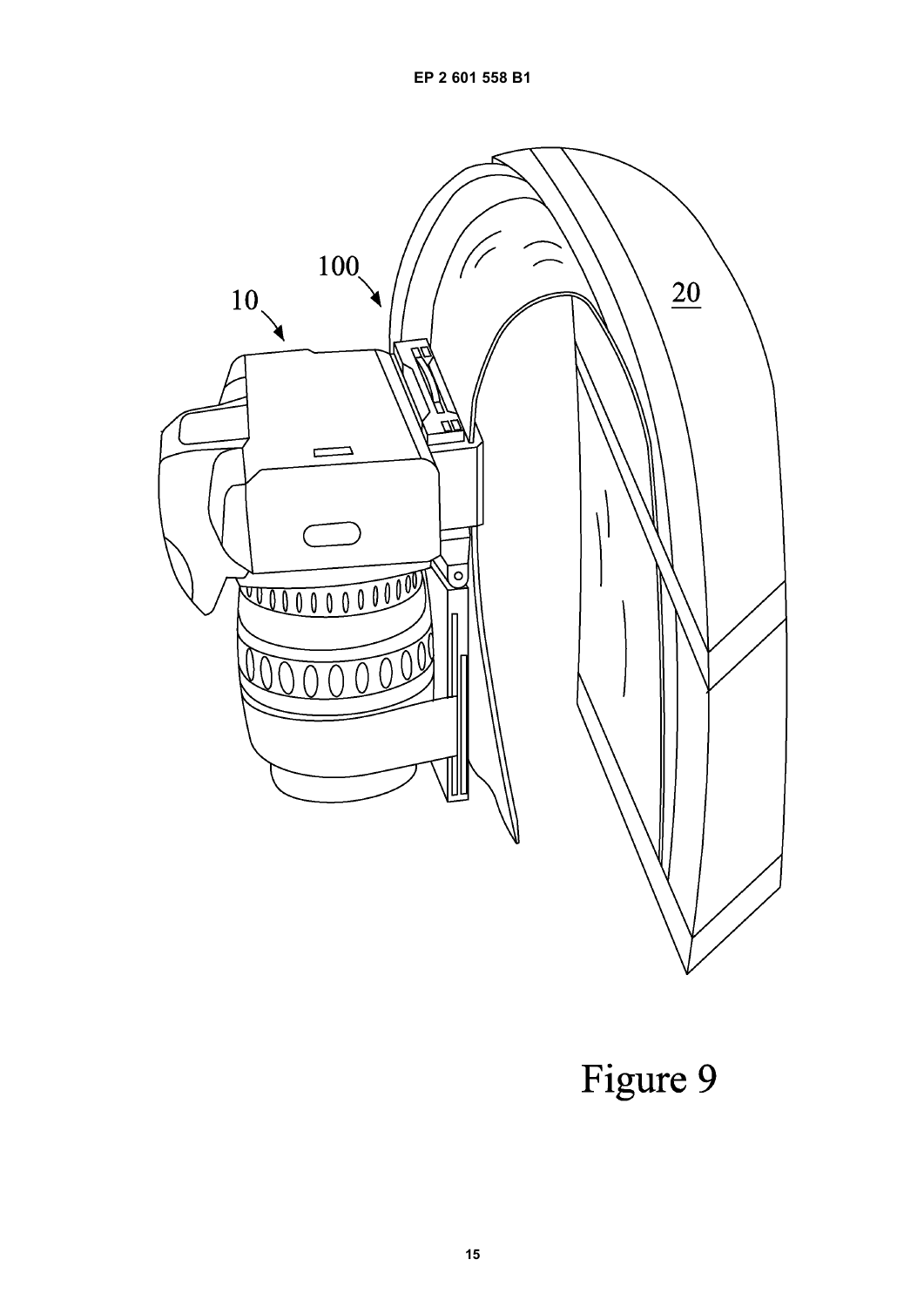

Figure 10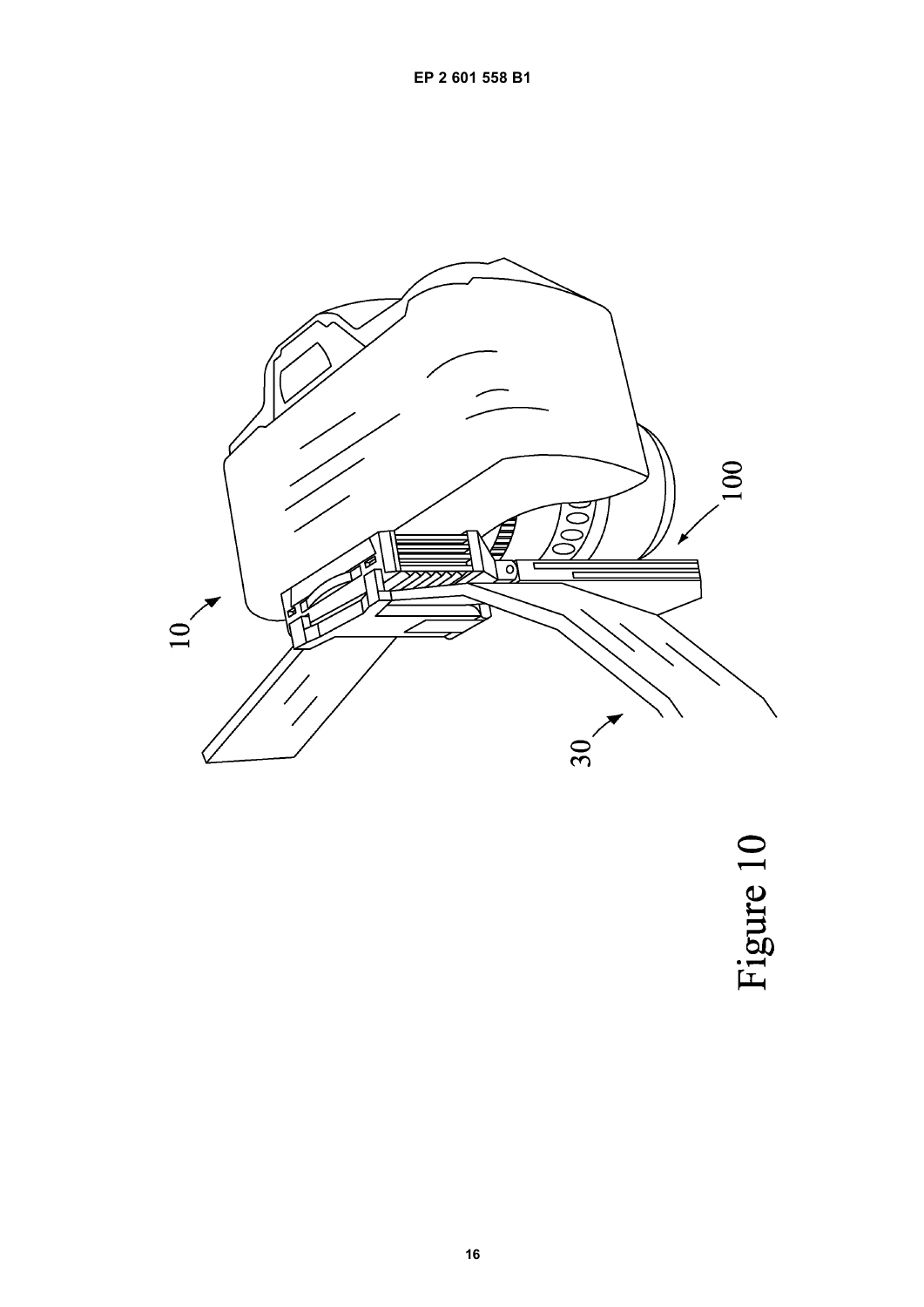

Figure 11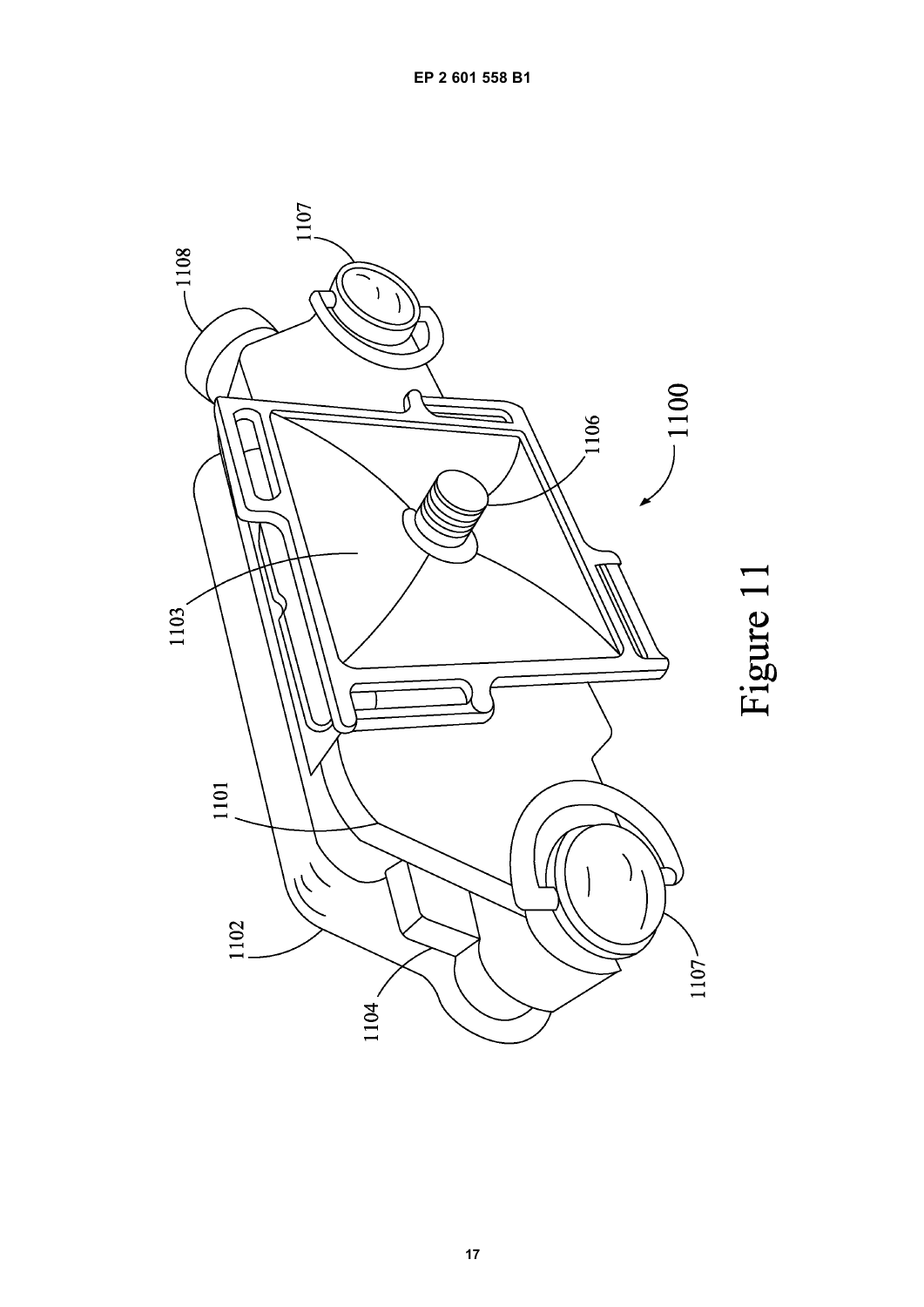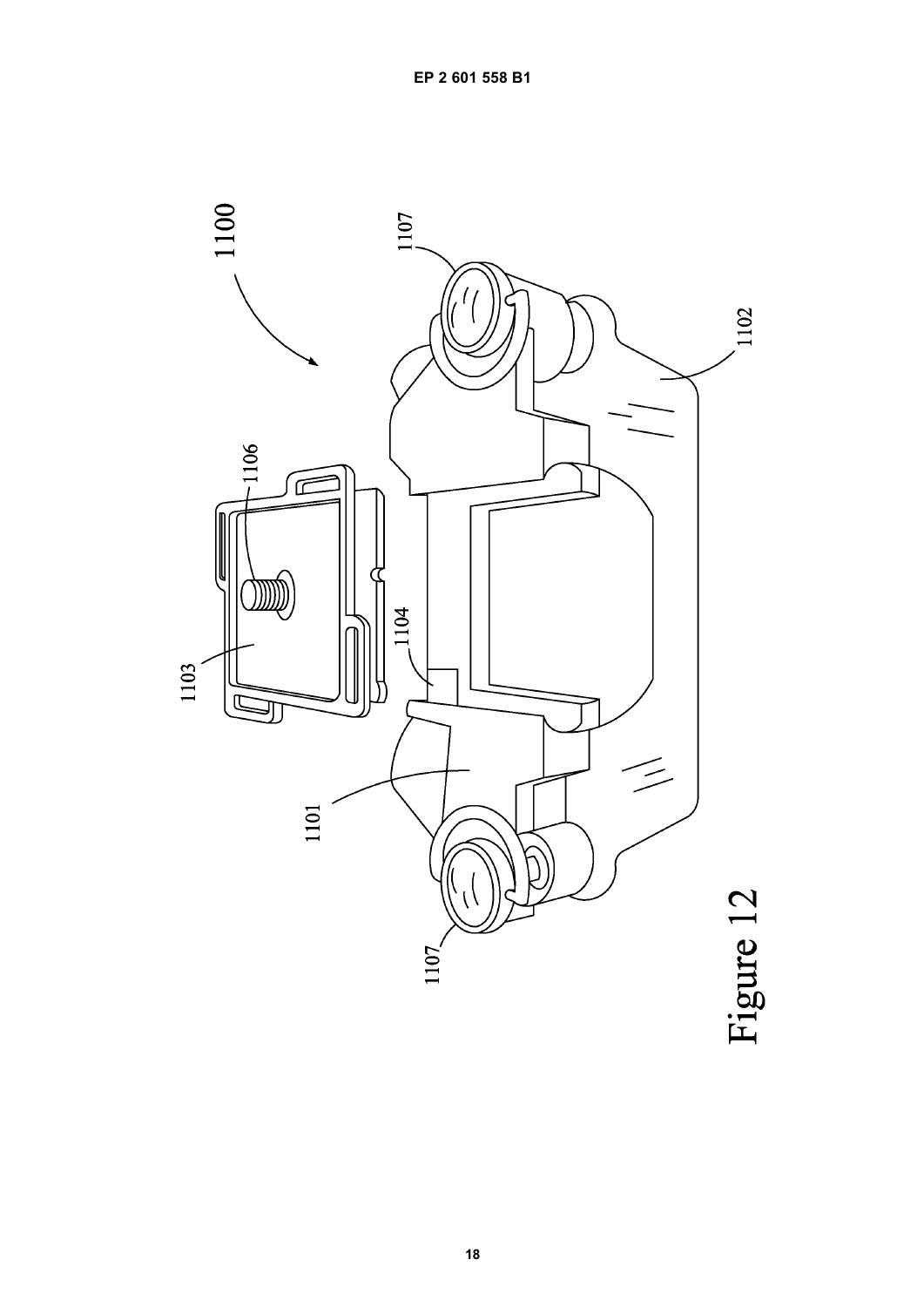